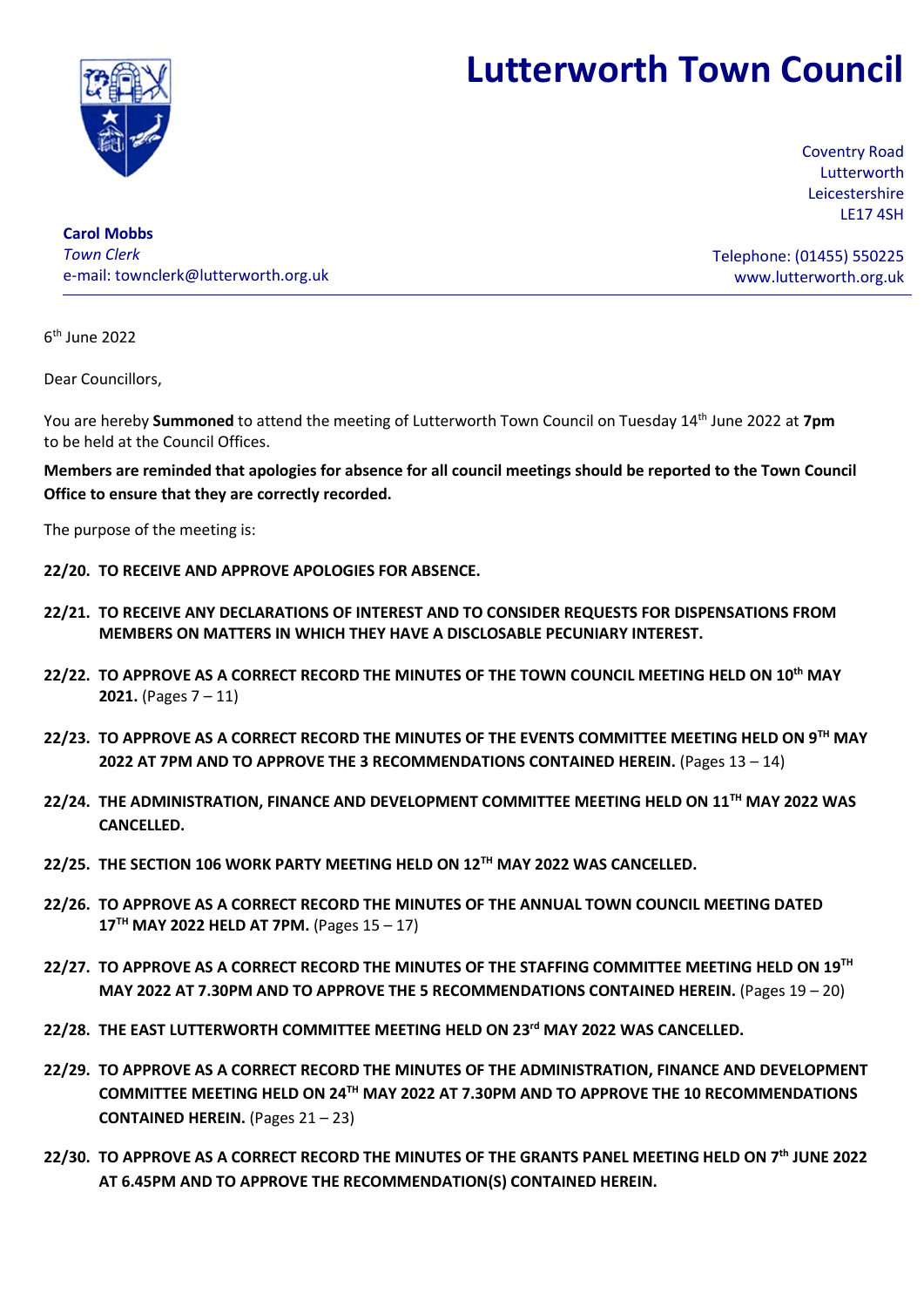Please note the minutes will follow on Wednesday 8th June 2022.

# 22/31. TO APPROVE AS A CORRECT RECORD THE MINUTES OF THE PLANNING & HIGHWAYS COMMITTEE MEETING HELD ON 7<sup>th</sup> JUNE 2022 AT 7PM AND TO APPROVE THE RECOMMENDATION(S) CONTAINED HEREIN.

Please note the minutes will follow on Wednesday 8th June 2022.

22/30. TO RECEIVE THE TOWN MAYOR'S ANNOUNCEMENT.

- 22/31. TO RECEIVE REPORTS FROM COUNTY AND DISTRICT COUNCILLORS.
- 22/32. TO RECEIVE REPORTS FROM MEMBERS WHO HAVE ATTENDED MEETINGS ON BEHALF OF THE TOWN COUNCIL.
- 22/33. TO RECEIVE COMMENTS FROM THE PUBLIC.

### 22/34. TO CONSIDER THE CLERKS REPORT:

a. FINANCE.

Accounts to be Paid for months 3 BACS totalling £46139.32.

Ratified Payments for month two.

(Pages 25 – 44)

### 22/35. PLANNING APPLICATIONS.

22/01123/FUL Erection of a dwelling | Land Adj Calbourne House Rugby Road Lutterworth

22/01122/FUL Erection of a garage to side elevation, front porch and new access | Calbourne House Rugby Road Lutterworth Leicestershire LE17 4HN

## 22/36. ANNUAL GOVERNANANCE AND ACCOUNTABILITY 2021-2022 ANNUAL INTERNAL AUDIT REPORT.

To receive and note the internal auditors (JM) report for 2021-2022.

He brings to the Town Councils attention that he completed his audit remotely and thanked the Town Clerk/RFO for her timely responses to his queries. (Reports attached)

(Pages 45 – 56)

## 22/37. ANNUAL GOVERNANCE AND ACCOUNTABILITY RETURN 2020-21 (SECTION 1) ACCOUNTING STATEMENTS 2021-2022.

To approve the Annual Governance Statement Section 1 for the financial year ended  $31^{st}$  March 2022.

(Page 57)

## 22/38. ANNUAL GOVERNANCE AND ACCOUNTABILITY RETURN 2020-21 (SECTION 2) ACCOUNTING STATEMENTS 2020-21.

To approve the Annual Governance Statement Section 2 for the financial year ended  $31^{st}$  March 2022. (Reports attached)

(Page 59)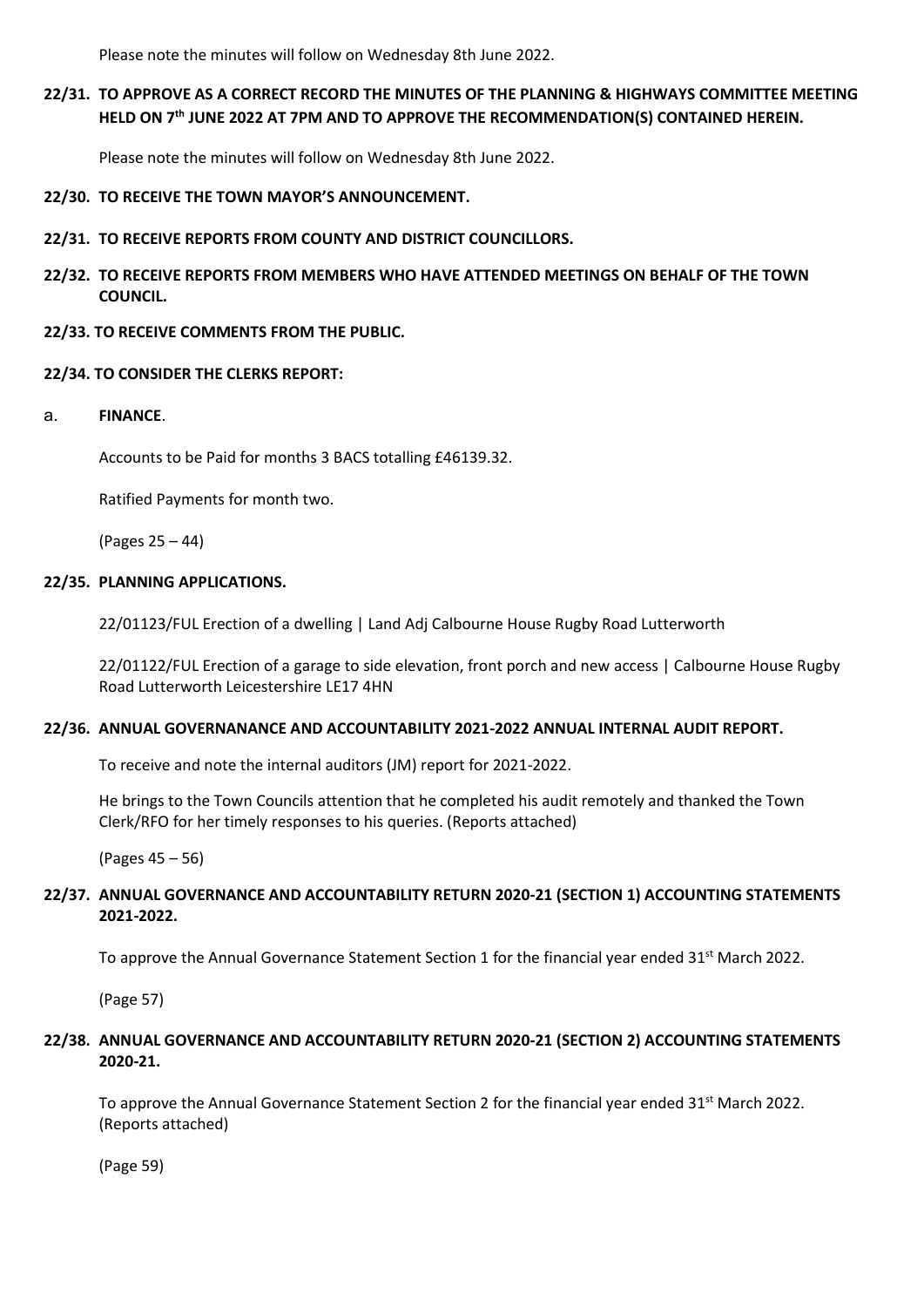## 22/39. ANNUAL GOVERNANACE AND ACCOUNTABILITY RETURN 2020-21 ANNUAL INTERNAL AUDIT REPORT ITEM L – EXERCISE OF RIGHTS.

 Please find the attached completed notice of period for the Exercise of Rights form for AGAR 2021-2022. This form had been completed in connection with the regulations of at least thirty working days before the date appointed in item (d) of the form being  $30<sup>th</sup>$  July 2022. (Report attached).

 Please be advised that the latest date for the submission of the AGAR 2021-22 to PKF Littlejohn is no later than Friday 1st July 2022.

(Pages 61 – 62)

## 22/40. TERMS OF REFERENCE FOR COMMITTEES AND WORKING PARTIES.

Members are requested to review the Terms of Reference and approve the adoption of them.

(Pages 63 – 68)

### 22/41. TO APPROVE THE ASSET REGISTER.

 Members are requested to note the Asset Register is still undergoing updating and referencing and will be added to the Town Council agenda in July for signing off and adoption.

### 22/42. TO APPROVE THE FINANCIAL REGULATIONS.

Members are asked to note the Financial Regulations and to approve its adoption.

(Pages 69 – 85)

## 22/43. TO APPROVE THE STANDING ORDERS.

 Councillors are requested to note that this agenda item will be deferred until the changes contained within the Councillors Code of Conduct have been investigated and the Standing Orders have been amended to consider these changes together with the adoption of the new Register of Members Interests.

The Town Clerk is hopeful to have this completed for the next Town Council meeting in July 2022 and it is requested that the Town Council consider accepting training from LRALC at a cost of £250 per session (councils with 10 or more councillors) plus travel costs in respect of the changes to the Councillors Code to Conduct and Register of Members Interests.

#### 22/44. UKRANIAN GUESTS.

The Rotary Club have been in touch with the families based in Lutterworth who are hosting the Ukrainian guests. The guest were invited to the Misterton Plant Fayre where the guests were able to meet the president and vice president of the society.

There is so much that they require assistance with, and the Rotary club have decided to sponsor a barbeque which will bring the hosts and guests together and they will also help with the language difficulties as the Rotary club have offered to teach English as two of their members are retired teachers.

It is requested that the Town Council could look at offering their support but would need to consider the implications of what type of help can be achieved. The hosts and guest are being offered financial assistance and have been offered jobs within the vicinity especially from Magna Park as well as having coordinators within HDC and LCC to assist with housing, benefits, and other issues.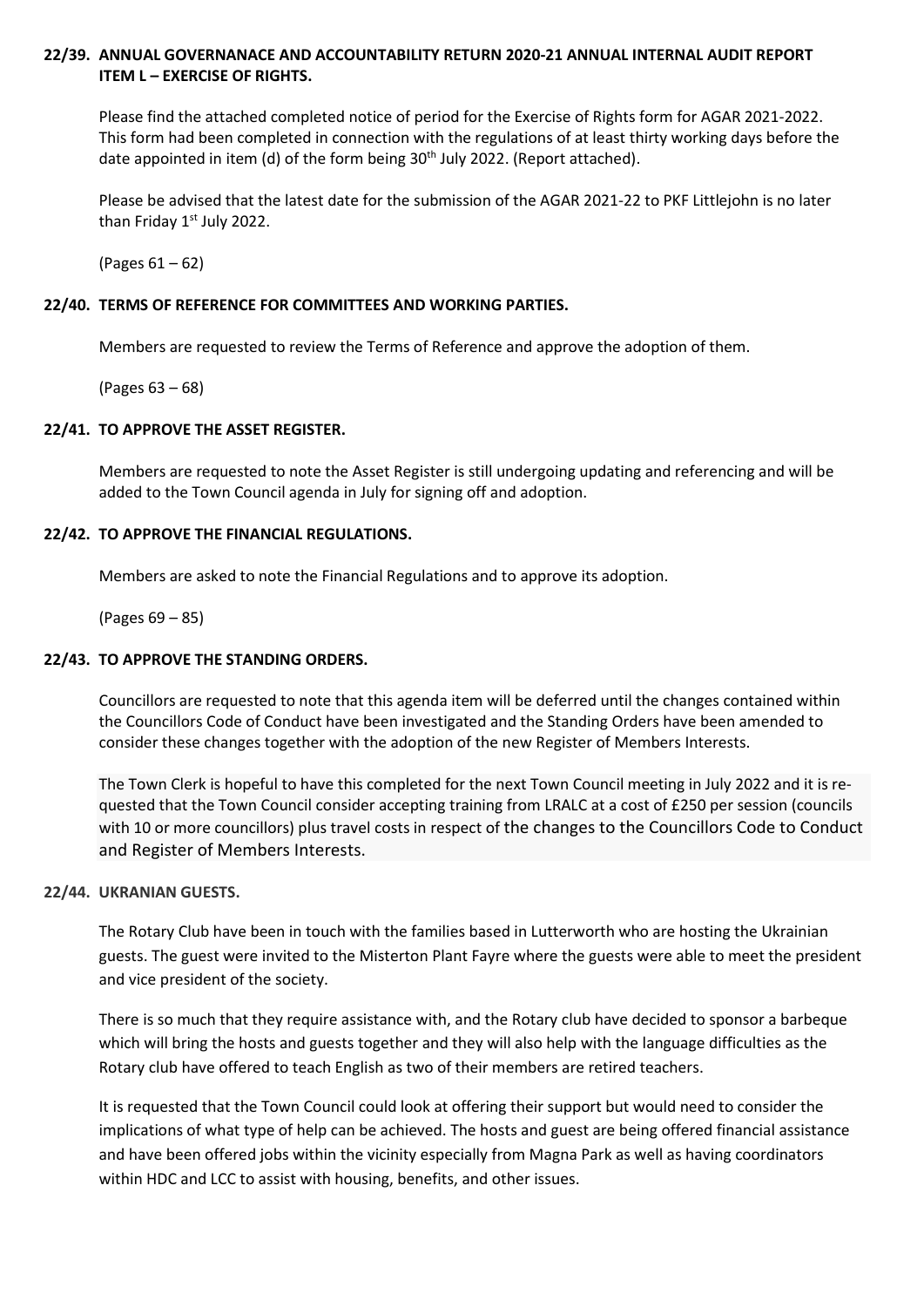There have been a few suggestions as follows:

- a bench could be purchased and placed at one of the Open Spaces for guest to meet and talk or offer the use of the Pavilion as a place for them all to meet.
- Ask the volunteer transport group if they can provide transport to take the guests and families to a day at the Seaside at the expense of the Town Council. (We have been made aware that the total number of guests could be in the region of fifty adults plus children for the area of Lutterworth town only. And the guest have not fully arrived so this would need to be co-ordinated once the numbers for Lutterworth have been agreed).
- Assist with the cost of a Bio-Metric Passport cost of an adult passport £91.50 and a child's passport £65.00.

The Town Clerk advises that caution needs to be given with the offering of any assistance as it would need to be done not to offend either the host's, guest's or residents and it might be worthwhile contacting the County and district co-ordinators and ask what they would suggest.

We have received some advice from LRALC as follows:

"Some councils have jumped straight in and started helping but this has usually just caused confusion or duplication as the BC/DCs have responsibility for this, and receive funding for it too, and are at a far more advanced stage than is realised due to it being such a rapidly changing environment.

You may prefer to contact HDC and ask how LTC can practically help, and it may be better to contact the officers directly. You could consider contacting VASL in Market Harborough and see if they need any assistance in this too."

The Town Clerk has contacted the districts co-ordinator and is awaiting a reply.

## 22/45. JUBILEE GRANT.

Members are to note that the Deputy Clerk has contacted local play equipment companies to gain their ideas for the Coventry Road Children's play area refurbishment as we need to send in three quotes in connection with the Jubilee Grant application which has a closing date of  $31<sup>st</sup>$  July 2022.

Once the information/quoted have been received they will be presented to the relevant committees for their input which should then allow the Section 106 Work Party to apply for further funding, if necessary and then Town Council should be in a position to agree their choice and approve the application.

#### 22/46. TOWN ESTATES CHARITY TRUSTEE.

The Town Estates Charities has confirmed that the tenure for Cllr Bill Zilberts has been completed and they want to thank him for his attendance and involvement during the last 4 years. They wish to request that he consider being the Town Council's representative to the Town Estate Charities for a further 4-year term commencing with an immediate effect.

#### 22/47. LUTTERWORTH TOWN BOWLING CLUB.

Lutterworth Town Bowling Club wishes members to note that they held an Open Day on Saturday 23rd April 2022 and they had 18 visitors plus they had a further 17 people to the two Big Bowls Weekend sessions that we held last weekend.